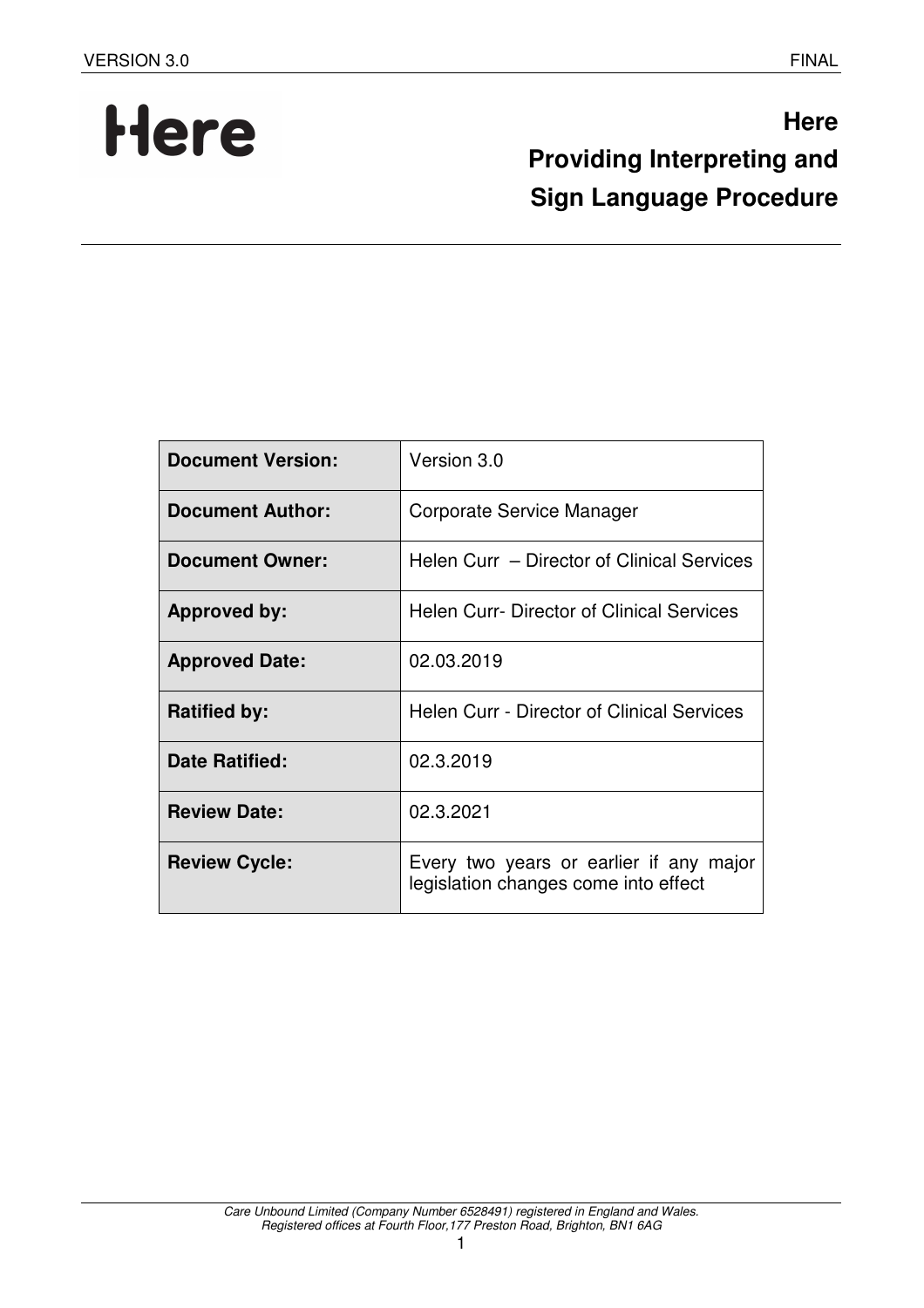## Document History and Control

| <b>Version</b> | <b>Date</b> | <b>Brief summary</b><br>of change                             | <b>Reviewer</b>            | <b>Ratified by</b><br>and date                                        | <b>Approved</b><br>by and date |
|----------------|-------------|---------------------------------------------------------------|----------------------------|-----------------------------------------------------------------------|--------------------------------|
| 0.1            | 26.4.2011   | Initial draft                                                 | Janet Syder                | N/A                                                                   | N/A                            |
| 0.2            | 15.9.2011   | <b>Reviewed draft</b>                                         | <b>Kristin Francis</b>     | N/A                                                                   | N/A                            |
| 0.3            | 14.12.2011  | <b>Final draft</b>                                            | <b>Chris Golson</b>        | N/A                                                                   | N/A                            |
| 0.4            | 26.1.2012   | <b>Final draft</b>                                            | <b>Middles</b>             | N/A                                                                   | <b>Middles</b>                 |
|                |             |                                                               |                            |                                                                       | 31.1.2012                      |
| 0.5            | 4.4.2012    | Final                                                         | Executive                  | Exec Team                                                             | N/A                            |
|                |             |                                                               | Team                       | 4.4.2012                                                              |                                |
| 0.6            | 12.12.2012  | Review<br>due<br>to<br><b>BSL</b><br>change<br>in<br>provider | Janet Syder                | N/A                                                                   | N/A                            |
| 1.0            | 9.7.2014    | Scheduled review                                              | Janet Syder<br>and Middles | <b>Middles</b><br>22.7.2014                                           | N/A                            |
| 1.1            | 24.2.2017   | Scheduled review                                              | <b>Helen Curr</b>          | N/A                                                                   | N/A                            |
|                |             | Changes<br>from<br>Here<br>Here<br>to<br>details              | <b>Charlie Balfe</b>       |                                                                       |                                |
| 2.0            | 13.3.2017   | <b>Final Version</b>                                          | Naomi Eades                | Helen<br>Curr<br><b>Director</b><br>of<br>Clinical<br><b>Services</b> | N/A                            |
|                |             |                                                               |                            | 02.3.17                                                               |                                |
| 2.1            | 02.03.2019  | Scheduled                                                     | <b>Helen Curr</b>          | <b>Helen Curr</b>                                                     | N/A                            |
|                |             | Review<br>no<br>changes.                                      |                            | 02.03.2019                                                            |                                |
| 3.0            | 19.03.2019  | <b>Final version</b>                                          | Peter Strong               | N/A                                                                   | N/A                            |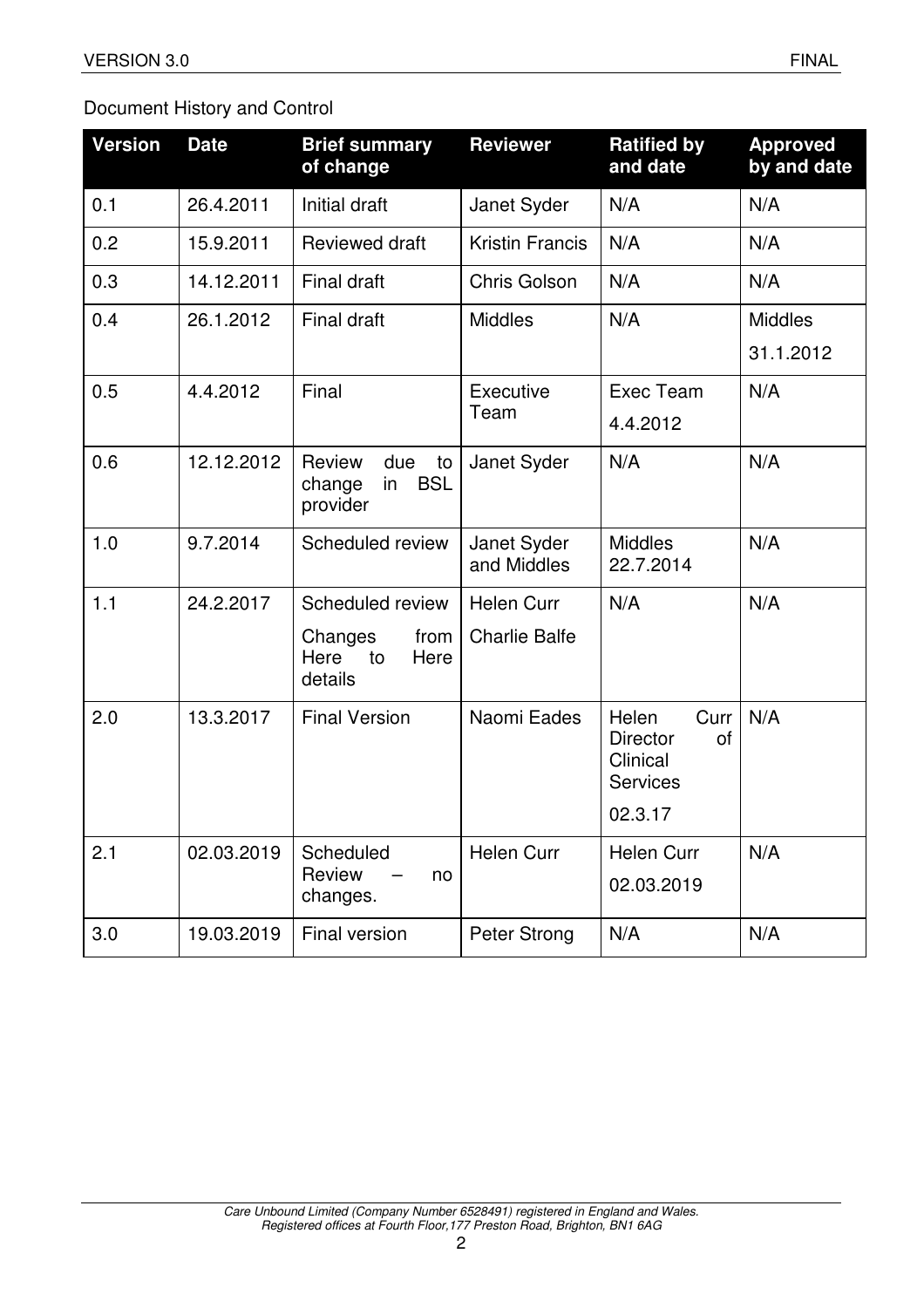| <b>Procedure Awareness</b>                                                                      |                                                                                                            |  |
|-------------------------------------------------------------------------------------------------|------------------------------------------------------------------------------------------------------------|--|
| People who need to know this procedure in<br>detail and know where to find it                   | Service Managers, Integrated Care<br>Managers, Assistant Integrated Care<br>Managers, SPCA and all PCAs    |  |
| People who need to have a broad<br>understanding of this procedure and know<br>where to find it | All clinical staff, including those on<br>secondment or on a contract with Here<br>and Assistant Directors |  |
| People who need to be aware this procedure<br>exists and know where to find it                  | All individuals                                                                                            |  |

| <b>Training Requirements</b>                                                                  |                |  |
|-----------------------------------------------------------------------------------------------|----------------|--|
| People who need to be trained in detail on the   Not applicable<br>contents of this procedure |                |  |
| People who we would recommend should carry<br>out basic level training of this procedure      | Not applicable |  |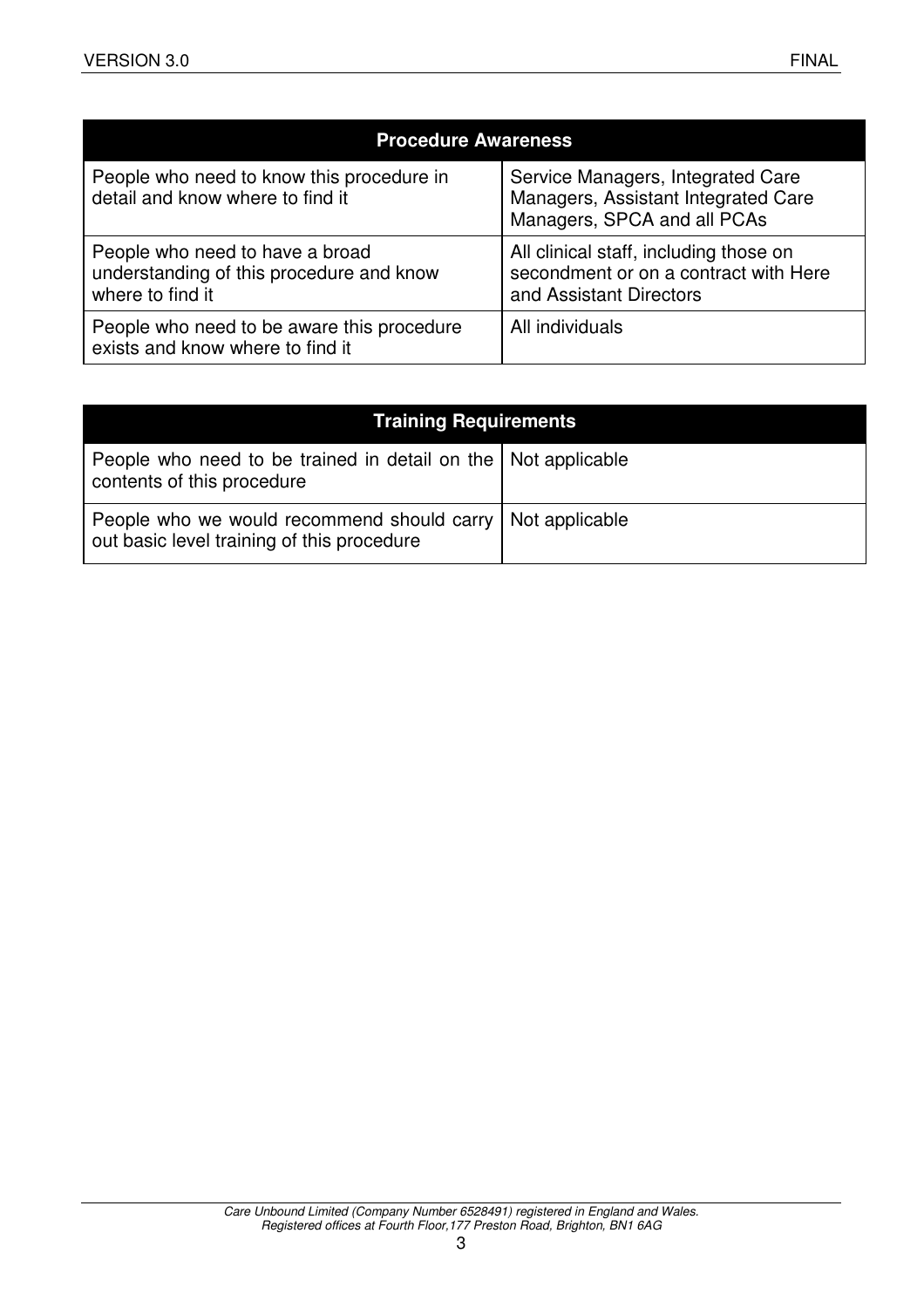## **Contents**

| $\mathbf{1}$ |  |
|--------------|--|
| 2            |  |
| 3            |  |
| 4            |  |
| 5            |  |
| 6            |  |
| 7            |  |
| 8            |  |
| 9            |  |
| 10           |  |
| 11           |  |
| 12           |  |
| 13           |  |
| 14           |  |
| 15           |  |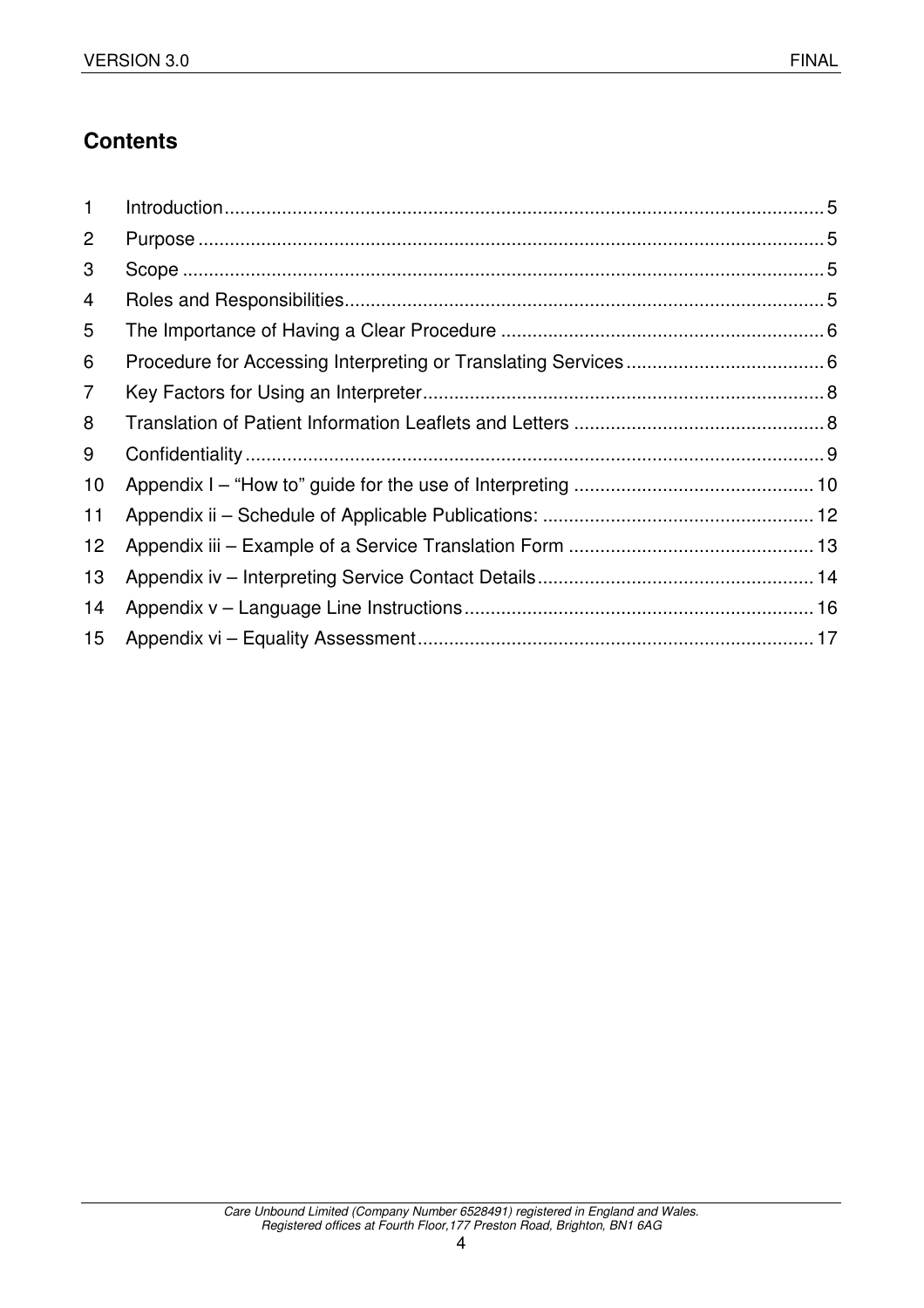#### **1 Introduction**

The electronic copy of the Providing Interpreting and Sign Language Procedure is located in **S:\BICS Operations\Policies\BICS Policies** – if for any reason you are unable to access this file please inform the Quality Coach or other appropriate individual in order to rectify.

#### **2 Purpose**

The purpose of the procedure is to set out the procedure for offering and providing interpreting and sign language services for all clinical services Here operates.

#### **3 Scope**

This procedure is relevant to anyone who works within these clinical services regardless of whether they are Here employees, agency staff or seconded staff, voluntary workers or students on work experience, or self-employed contractors.

#### **4 Roles and Responsibilities**

**Executive Directors** – have overall corporate responsibility for ensuring the interpreting and translating needs of Here' patients are met and have delegated this remit to the Assistant Directors, Service Mangers and Integrated Care Managers.

**Assistant Directors** – have financial responsibility for provision of interpreting services.

**Service Managers, Integrated Care Managers** and **Assistant Integrated Care Managers** have operational responsibility for ensuring accessible and quality translation and interpreting services are provided within the resources available, and for monitoring their effectiveness. They are also responsible for authorising the use of external providers of translation and interpreting services, and ensuring individuals are aware of how to access the services.

**General Practitioner (GP)** – is responsible for notifying Here of an interpreting need prior to appointment.

**Patient Care Advisors (PCA)** – are responsible for ensuring that the Patient Records are updated to include any interpreting need and that this is referred to and used as appropriate.

**All Here employees** – directly involved in patient care have a responsibility to assess individual patient interpreting needs and to adhere to the procedures outlined within this procedure.

The **Interpreter** is responsible for assisting in the interview, interpreting accurately; keeping all information obtained in the interpreting sessions confidential and explaining cultural differences where appropriate.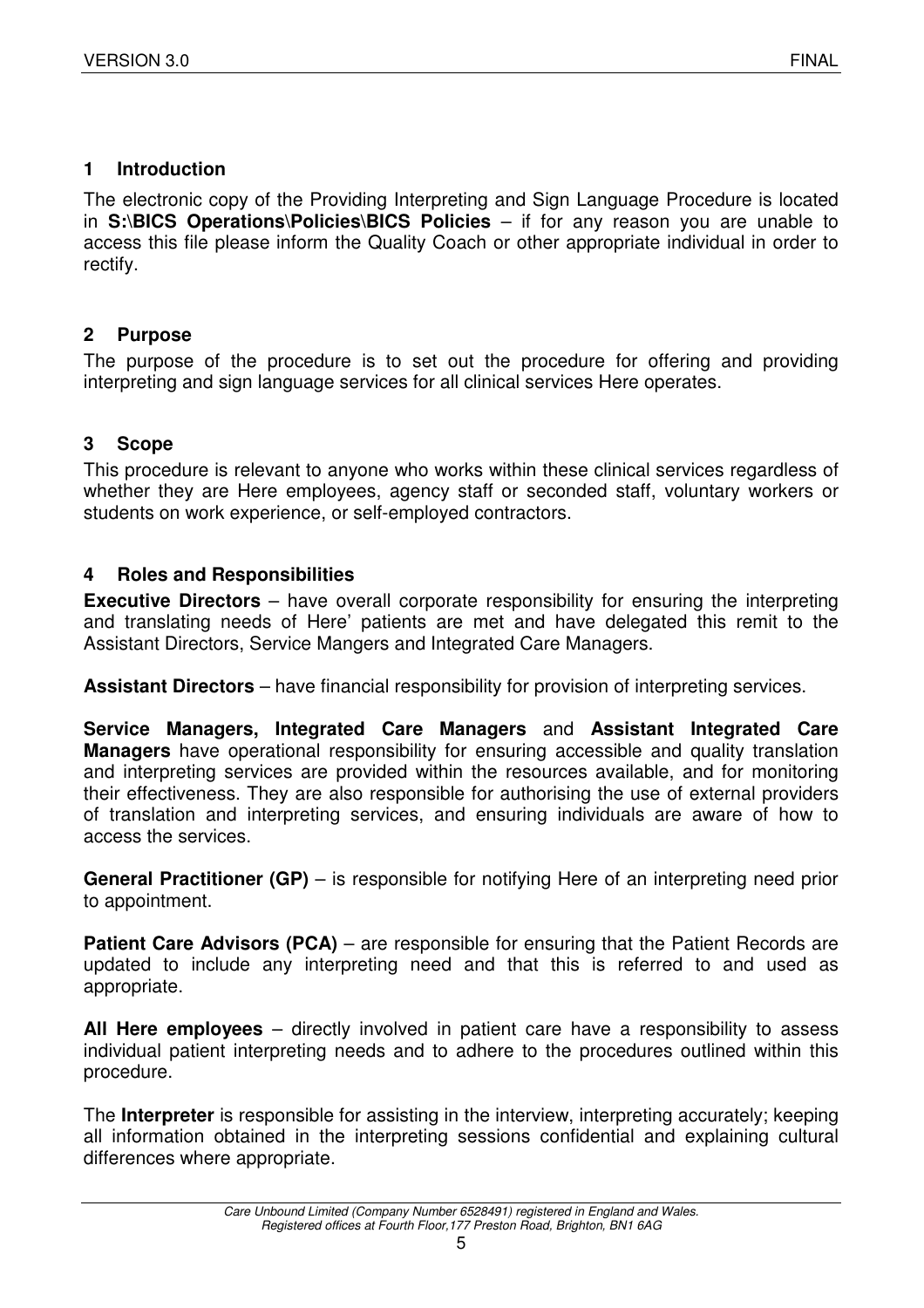#### **5 The Importance of Having a Clear Procedure**

For the welfare and safety of our patients it is crucial to ensure, as much as possible, that patients understand the service they have been referred to and treatment/specialist opinion being offered to them.

Therefore, it is vitally important that all decisions are well informed and made jointly between the patient and health care provider. In addition, it is important that all individuals involved in the service understand the process and can initiate it whenever appropriate:

- Translation, interpreting and advocacy services (when a patient does not speak English or is Deaf) can be arranged through: Sussex Interpreting Services (local interpreters); Language Line (for telephonic conversation); Vandu Language Services (local interpreters) and Prime Productions
- Interpreting for people with hearing impairment, British Sign Language or Lip speaking can be arranged through: Action Deafness (preferred provider); Remark! And Action on Hearing Loss

\* Please see Appendix iii for contact details of the above services.

#### **6 Procedure for Accessing Interpreting or Translating Services**

- 6.1 Requests for interpreting and sign language may be instigated in different ways:
	- 1) GP letter (received either electronically or in paper form)
	- 2) It becomes obvious to service staff that the patient would benefit from interpreting or translating services
	- 3) Patient may make the request themselves, either on the telephone or through a returned translation request document (the translation request form will be sent out with each patient letter. A copy of this is attached in Appendix ii)
- 6.2 Once the need for interpreting services has been identified this information will be scanned into and/or noted in the patient's record and be recorded in SystmOne, Choose & Book and Vedas by a PCA.
- 6.3 PCAs should only book 1 patient requiring interpretive services per clinic session.
- 6.4 The PCA will contact the patient on the telephone using a Language Line Interpreter to book an appointment (please see Appendix iv for instructions on how to use this service). When making an appointment for someone needing an interpreter, allow sufficient time for everything to be repeated in each language.
- 6.5 When booking an appointment the PCA will explain where they are calling from, the purpose of their call, and gain consent from the patient to use a professional interpreter to discuss medical information with them. This consent will be noted in the admin notes in SystmOne and or Vedas.
- 6.6 Once an appointment has been made in a Here service, the PCA will immediately request an interpreter through either Sussex Interpreting Services or NEAL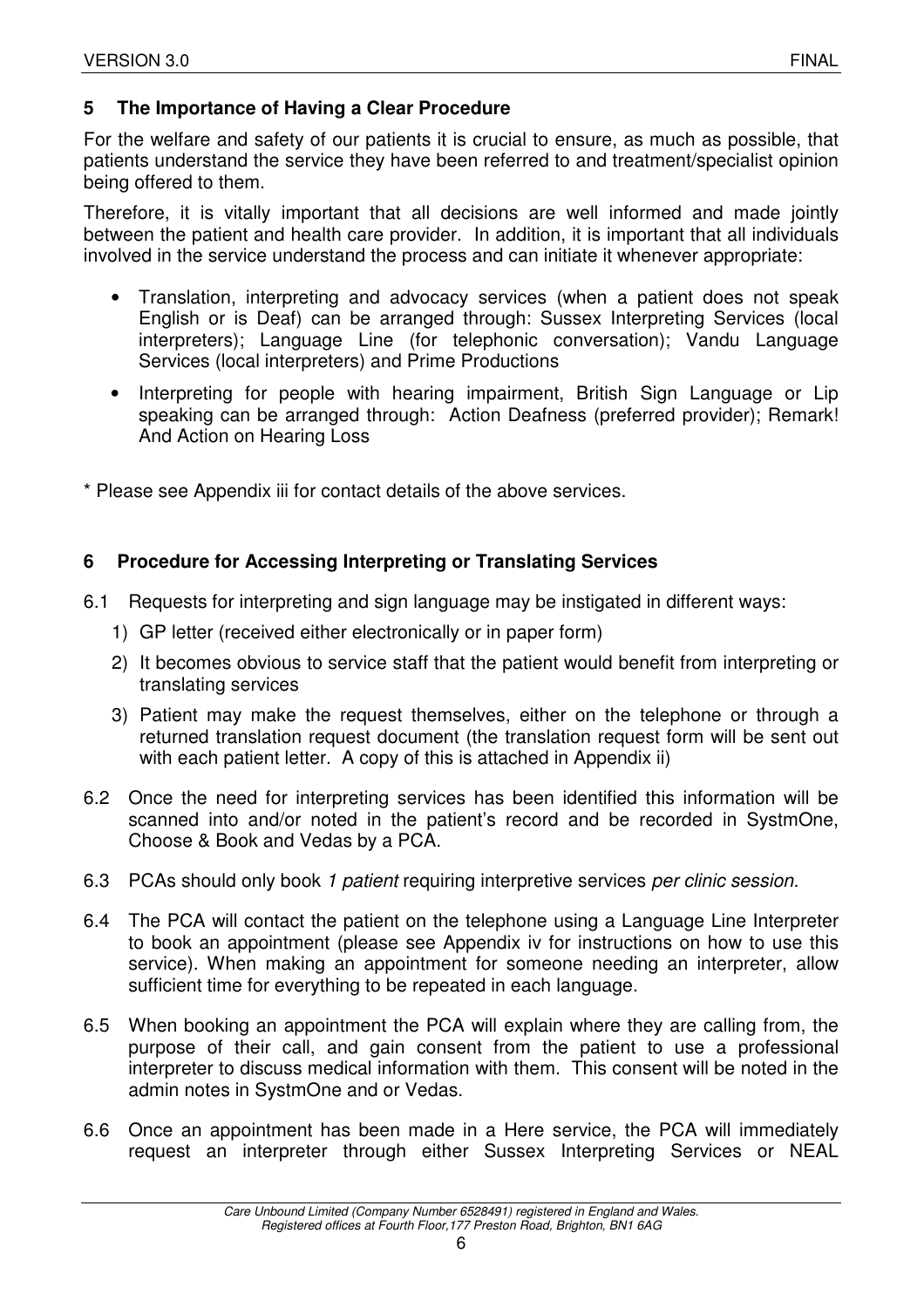Communications. This can be done by logging onto the perspective agency websites and using their online service requests forms (See Appendix iii for details).

- 6.7 The PCA should then:
	- Store the confirmation email in a file that each member of the team can access
	- Record on the appointment ledger that a translator has been booked to ensure that there is not more than one patient booked per clinic
	- Note in the patient's record the confirmed appointment and the service used (either Sussex Interpreting Service or NEAL Communications)
- 6.8 PCAs must remember that when cancelling clinics or individual patient appointments, every patient must be checked individually to establish whether they have an interpreter booked. It is important to ensure that any such cancelled appointments must include the appropriate action to cancel and rebook the interpreter. PCAs will notify the appropriate interpreting service provider as soon as possible.
- 6.9 Where the need/benefit for interpreting or translating services only becomes obvious to service staff/the consulting clinician at the consultation itself, the consultation should be discontinued, and arrangements made to reschedule the appointment with appropriate interpreting service provision.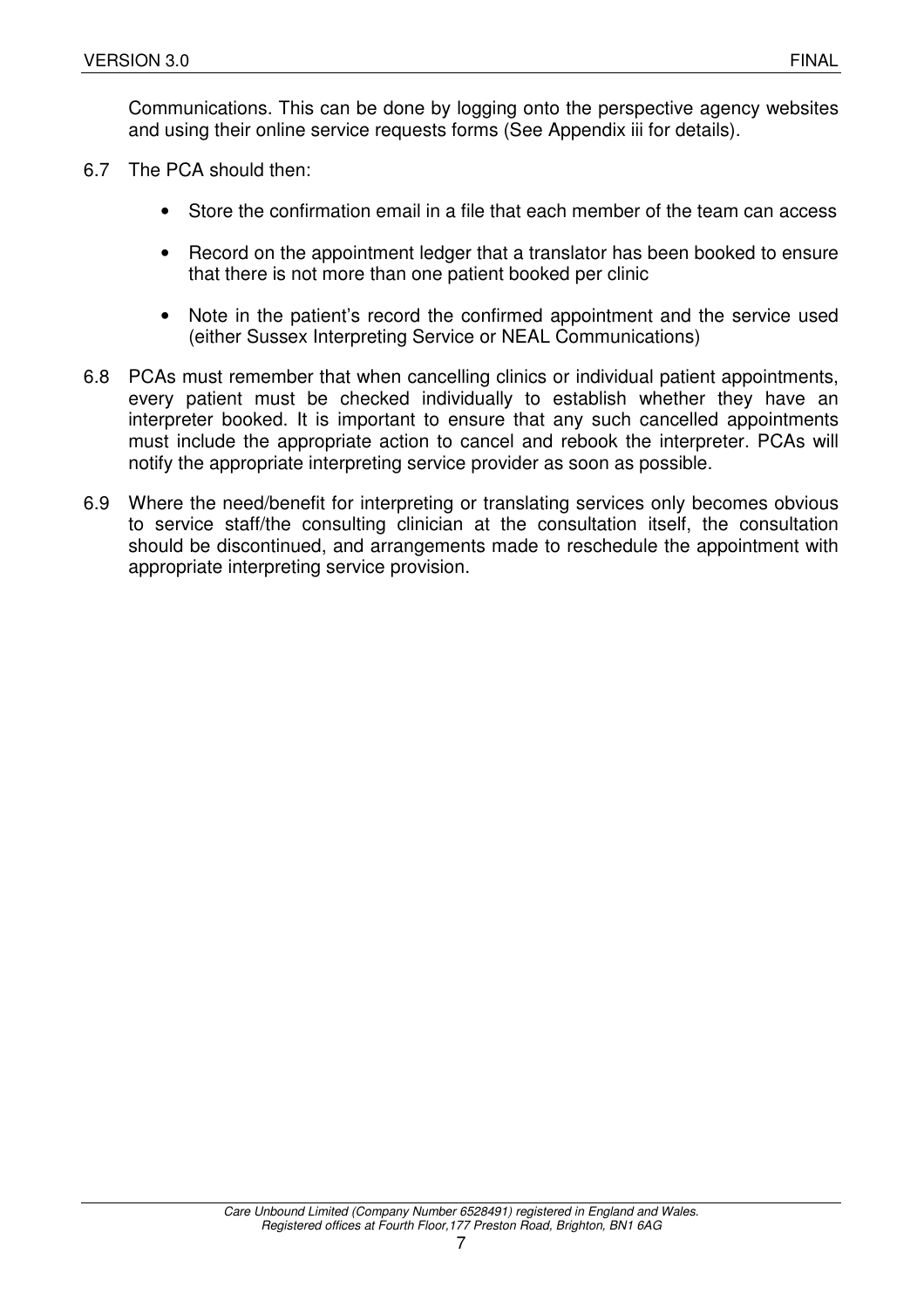#### **7 Key Factors for Using an Interpreter**

- 7.1 If the patient refuses the use of a professional interpreter and asks for the use of family members or friends, this request must be verified using a telephone interpretation service and documented in the patient's notes. Whilst some carers, relatives and friends may be able to interpret, individuals must be aware that interpretation undertaken by people involved with the patient may be distorted (due to over-protectiveness, bias, or conflicting interests) and may not be an appropriate way of communicating confidential information or undertaking an assessment.
- 7.2 When a child cannot understand or speak English, parents must not be asked to interpret for the child and an external interpreter must be used. Exceptionally, in an emergency situation, clinicians can use their judgement to ask parents to interpret whilst external interpretation provision is being arranged, bearing in mind child protection regulations. In the case of acute emergencies, individuals may use a family member or friend of the child to elicit and communicate basic information.

**Children SHOULD NOT be used to interpret**. If a patient requests to use a child as an interpreter, the Here employee should offer professional interpretation services in line with this policy and advise that we cannot use children to interpret.

- 7.3 If a patient brings a child less than 16 years old to their appointment, they should be discouraged from interpreting and the option of a professional interpreter offered. Even in the case of acute emergencies, individuals should only use the accompanying child to elicit and communicate basic information.
- 7.4 Where there are concerns about child protection or vulnerable adult issues, an approved external interpreter should be used, even for basic communication.

#### **8 Translation of Patient Information Leaflets and Letters**

Here will offer translated material to patients. With each patient letter a Translation form – applicable to the service the patient is being referred to – will be enclosed (see Appendix ii).

The form covers 8 languages most commonly spoken in Brighton and Hove (as advised by Sussex Interpreting Services and in line with Brighton and Hove City Council). These are:

- **Arabic**
- Bengali
- **Cantonese**
- **Farsi**
- **Mandarin**
- Polish
- **Portuguese**
- Turkish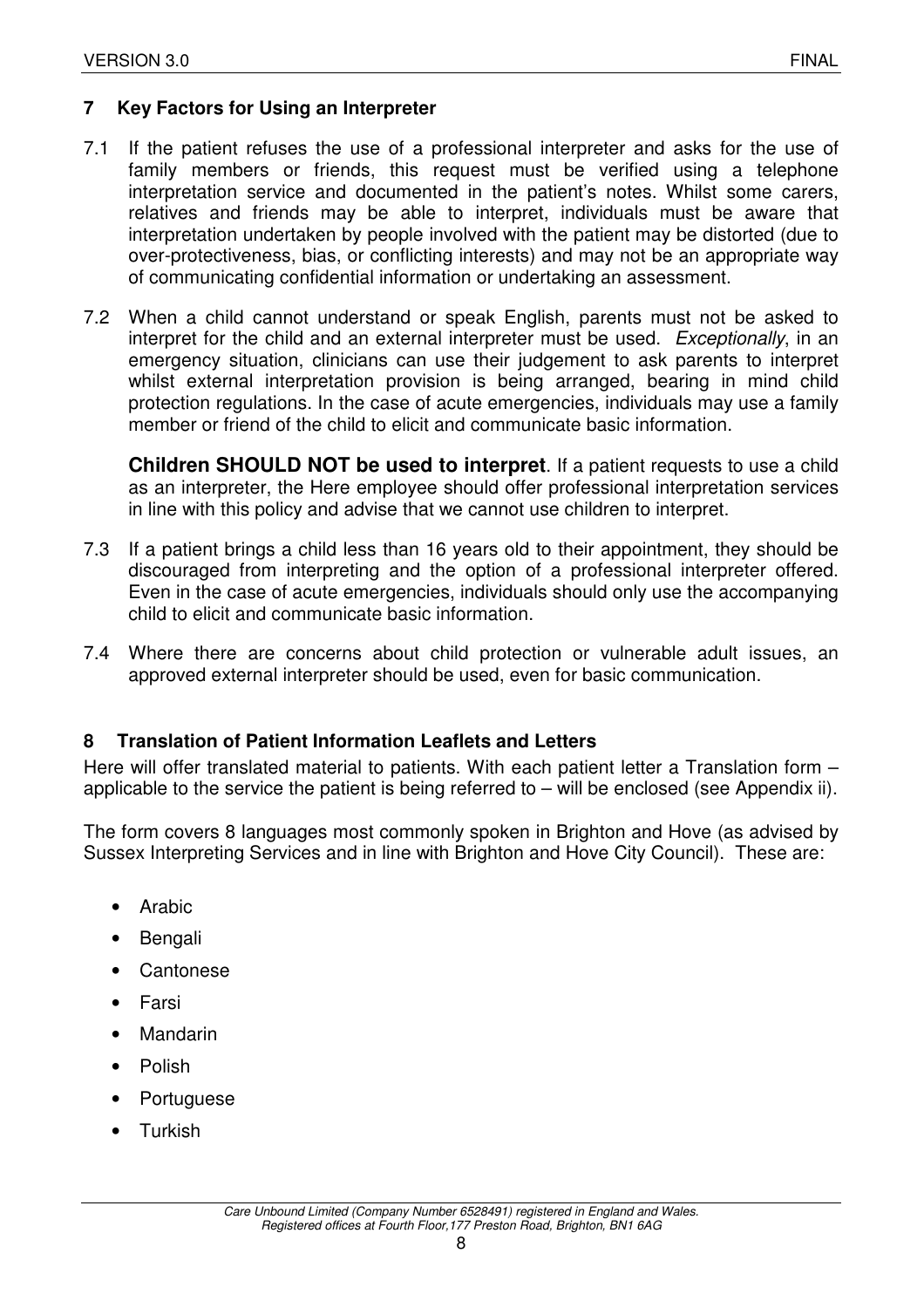There is a space – Other Language – for patients to request translation in a language not stated on the form.

The document informs patients how to:

- Request translation of their appointment letter
- Request translation of the service leaflet
- Request an interpreter to attend their appointment

Additionally, standard details will be provided on the back page of each service leaflet giving the details of where to write for a translated version in the eight languages listed above.

Each service leaflet and patient letter can also be requested in:

- Large print
- Braille
- Audio tape

Currently, clinical handouts are not available for translation. The interpreter utilised during clinical sessions will be responsible for ensuring any information available on handouts (e.g. injection consent form) is reviewed and well understood by the patient.

#### **9 Confidentiality**

All individuals are required to maintain complete patient confidentiality as a condition of their employment with Here**.** Patient confidentiality must be respected at all times when arranging an interpreter.

Any breaches of patient confidentiality will be taken seriously and may result in disciplinary action being taken.

Any breach of confidentiality by an interpreter supplied through an authorised interpreting service will be reported immediately to the service provider.

The verbal consent of the patient must be obtained prior to an interpreter being used and this should be noted within the patient record.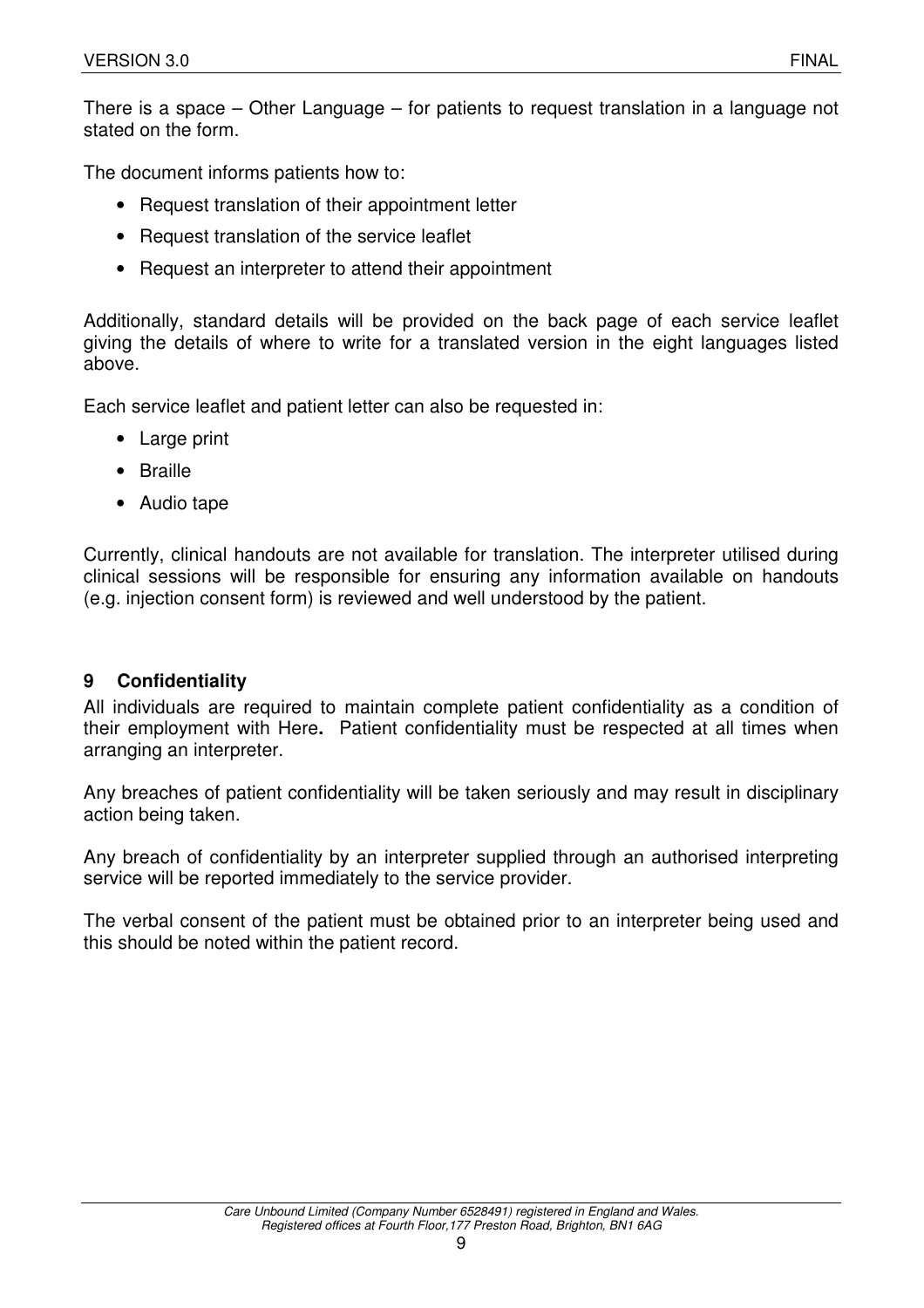## **10 Appendix I – "How to" guide for the use of Interpreting**

#### **1. Why use an interpreter?**

- They are free for the patient to use
- Medical vocabulary can often be different to general vocabulary. An interpreter will be responsible for clear communication, and will keep all information confidential
- Interpreter is also present to explain any cultural differences to the clinician

## **2. What if a patient refuses an interpreter?**

Please refer to the main body of the Providing Interpreting and Sign Language Procedure for further information.

#### **3. How to offer an interpreter for telephone translation**

- Would you like me to call back with an interpreter? What type of interpreting service do you wish to access? Advise you will call back in 5-10 mins
- If you are struggling to communicate and are unable to ask advise you will call back with a telephone interpreter if the patient's native language is listed on the referral and terminate the call
- If a patient does not want an interpreter advise them of points in section one. However they are entitled to refuse should they prefer a family member. Please be aware this is not ideal as it does not always render an accurate/unbiased interpretation. Please see section 1 within the main body of this procedure
- When contacting patients who have use of a text phone, please speak slowly and clearly, allowing time for the phone to change your speech into text

#### **4. How to access a translator through language line**

- a. Call 'Language Line' on 0845 310 9900
- b. The operator will ask you for the following information:
	- i. Account number: 200-040 8545
	- ii. ID: 286 002 (Here)
	- iii. Your initial and surname
	- iv. The language you require
	- v. Where the patient is (their telephone number or if they are with you).
- c. Before the operator dials out, make sure they have taken the details of the message you would like to leave if they are unable to reach the patient
- d. Ask the interpreter to introduce you and themselves to the client and give the operator the first question or statement. Give the operator time to translate and the patient respond and then carry on as normal
- e. Let the operator know when you are done

#### **5. How to book a sign language interpreter through AD Communications for an appointment**

a. Go to www.adcommunications.org.uk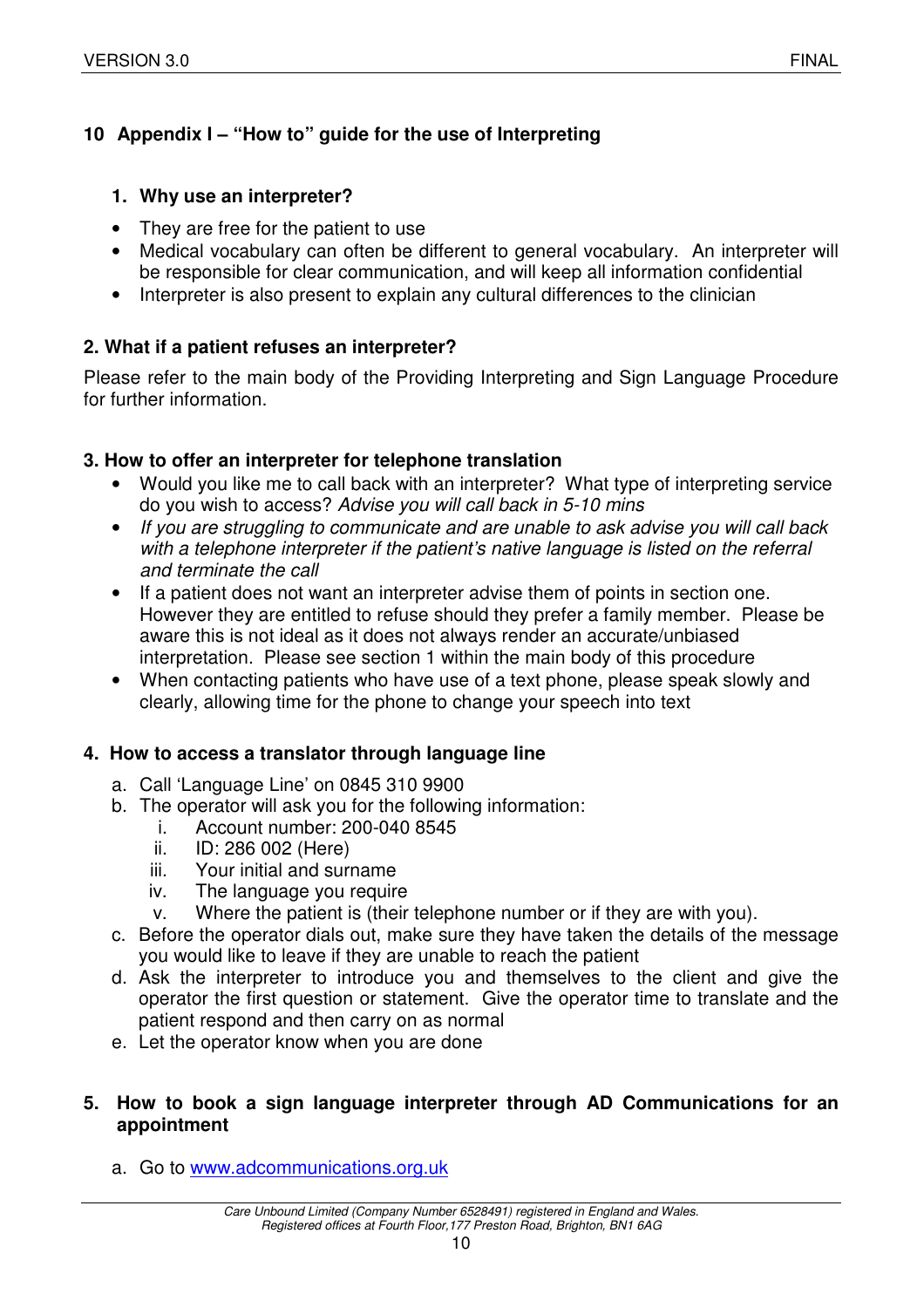- b. Go to the section for face to face interpreting
- c. Fill out the form and submit

#### **6. Document Translation**

Should patients request it, we are able to offer translation of clinic outcome letters, appointments and leaflets. For an example of the form needed please see the Interpreting and Sign Language Procedure – Appendix iii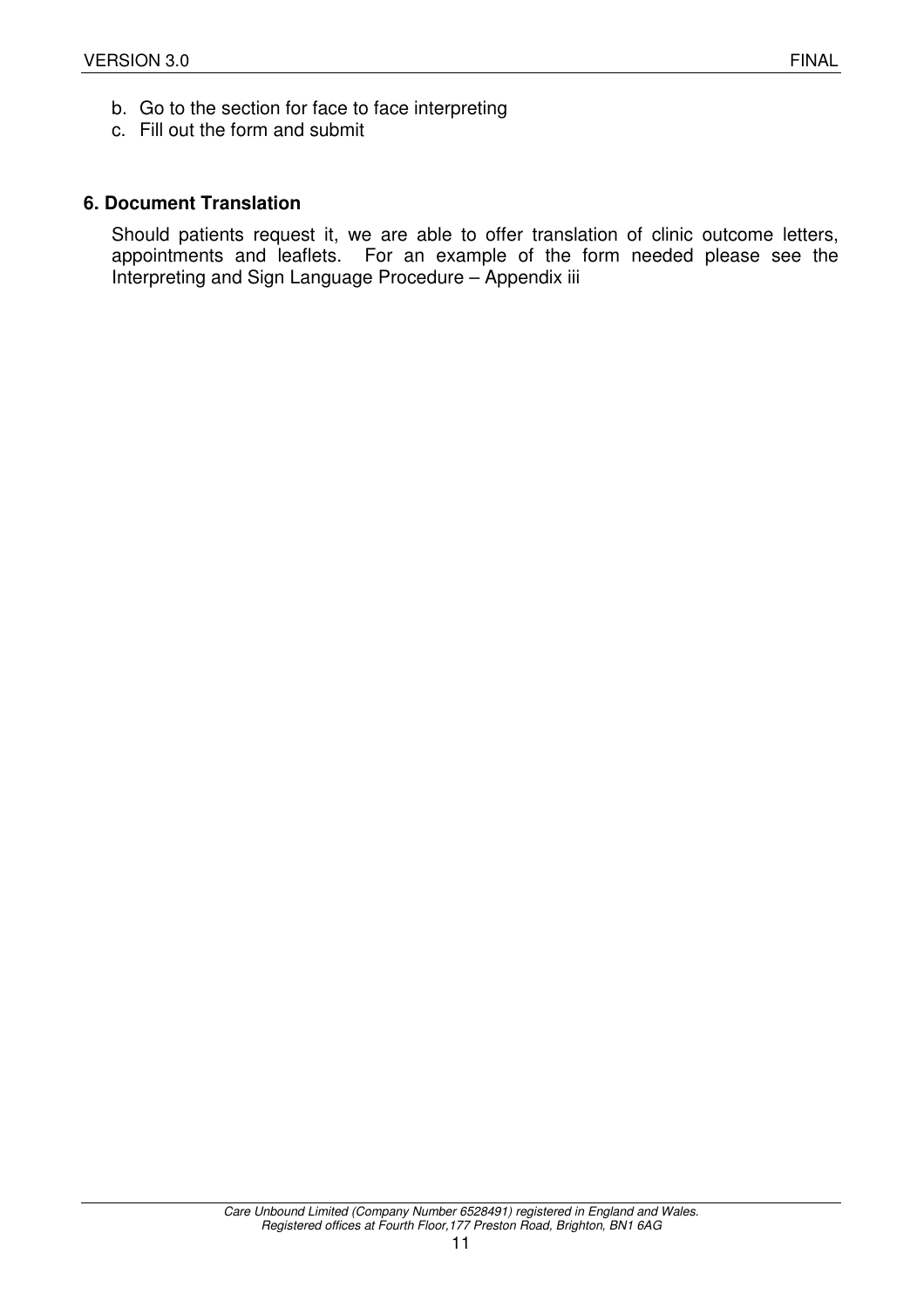## **11 Appendix ii – Schedule of Applicable Publications:**

Reasonable steps have been taken to ensure that this procedure reflects the Care Quality Commission Schedule of Applicable Publications, The following guidelines have been referenced:

- The NHS Constitution (DH, 2009) http://www.dh.gov.uk/en/Publicationsandstatistics/Publications/PublicationsPolicyAn dGuidance/DH\_113613
- Equality and Human Rights Commission 2009 http://www.equalityhumanrights.com/publications/
- Asylum and Immigration Act (1996) http://www.legislation.gov.uk/ukpga/1996/49/contents
- Race Relations (Amendment) Act (2000) http://www.legislation.gov.uk/ukpga/2000/34/contents
- Mental Capacity Act 2005 Policy http://www.dh.gov.uk/en/Publicationsandstatistics/Publications/PublicationsPolicyAn dGuidance/DH\_085476
- Mental Capacity Act Code of Practice 2008 http://www.dh.gov.uk/en/Publicationsandstatistics/Publications/PublicationsPolicyAn dGuidance/DH\_085476
- Data Protection Act 2018 http://www.legislation.gov.uk/ukpga/2018/12/contents/enacted
- Equality Act 2010 http://www.equalityhumanrights.com/publications/
- Equality and Human Rights Commission 2009 http://www.equalityhumanrights.com/publications/
- Human Rights Act 1998 http://www.dh.gov.uk/en/Publicationsandstatistics/Publications/PublicationsPolicyAn dGuidance/DH\_088970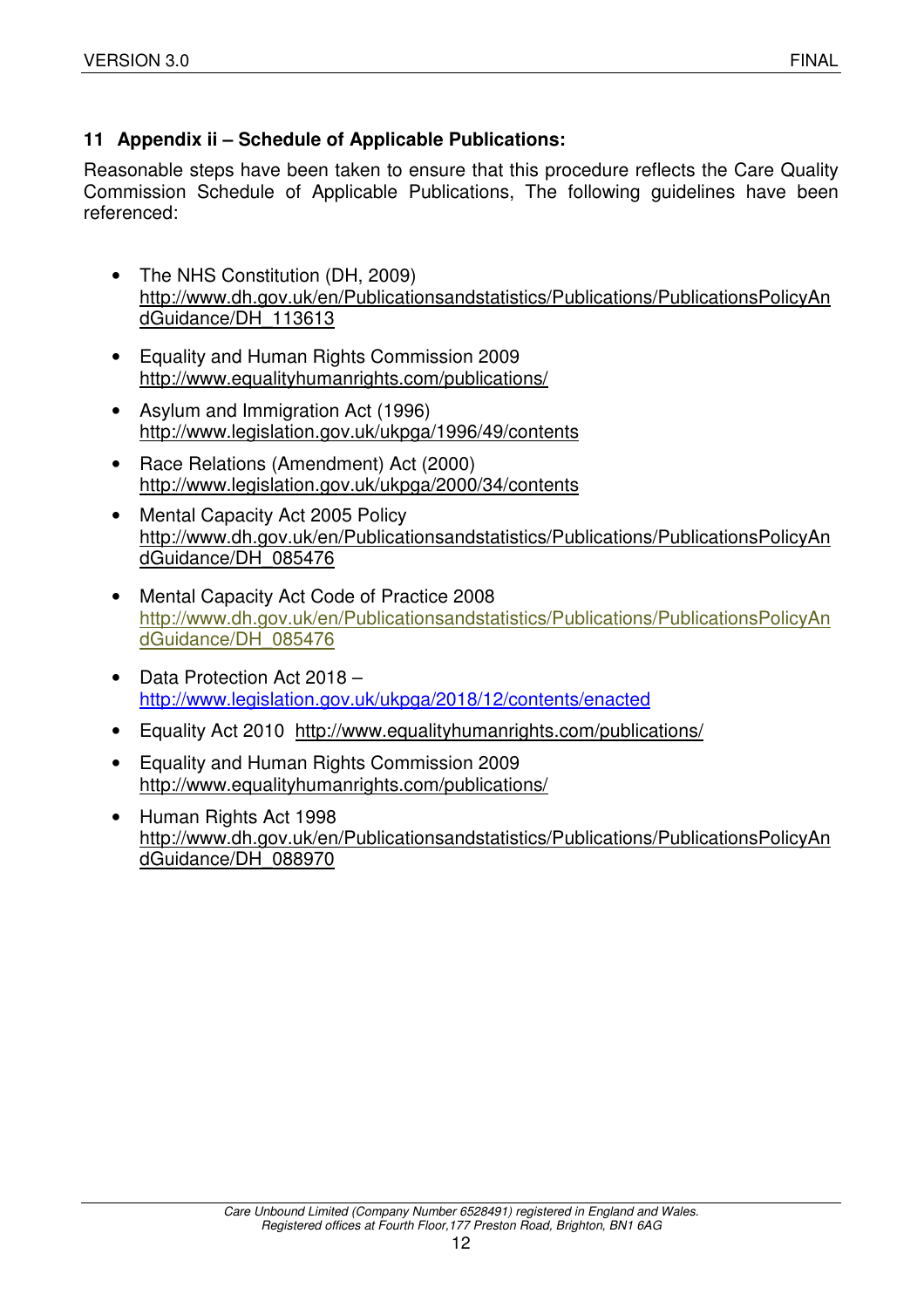## **12 Appendix iii – Example of a Service Translation Form**

| <b>Brighton and Hove Skin Care</b>                                                                                                                                                                                                                |                                                                                                                                                              |  |
|---------------------------------------------------------------------------------------------------------------------------------------------------------------------------------------------------------------------------------------------------|--------------------------------------------------------------------------------------------------------------------------------------------------------------|--|
|                                                                                                                                                                                                                                                   | Brighton and Hove Integrated Care Service                                                                                                                    |  |
|                                                                                                                                                                                                                                                   | Translation? जनुवार? [الترجمة] Tłumaczenia? Ceviri? Tradução? 翻译吗?                                                                                           |  |
| If you need the Brighton and Hove Skin Care:                                                                                                                                                                                                      | إذا كنت بحاجة إلى أن نقوم خدمة Brighton and Hove Skin Care بالأمور. التالية:                                                                                 |  |
| Appointment letter translated<br><b>Leaflet translated</b>                                                                                                                                                                                        | ● - ترجمة رسالة الموعد<br>• - ترجهة نشرة المطومات                                                                                                            |  |
| Interpreter to attend your appointment $\Box$                                                                                                                                                                                                     |                                                                                                                                                              |  |
| Please call 0300 303 8060 or email bics.enguiries@nhs.net                                                                                                                                                                                         | يرجى الاتصال هاتفيا برقم 3060 303 0300 أو عبر البريد الإلكتروني التالي:                                                                                      |  |
| Alternatively, tick the relevant boxes above, write your                                                                                                                                                                                          | <u>bics.enquiries@nhs.net.</u> أو بدلا من ذلك، ضع علامة في المريعات ذات                                                                                      |  |
| name and address (in English) in the space below and post<br>this form to the address at the bottom of this page. We will                                                                                                                         | الْصلة أعلاء، و أكتب أسمك و عنوانك (باللغة الإنجليزية) في المكان المخصص أنذاء<br>ثم أبحث بهذه الاستمارة إلى العنوان العبين في أسفل هذه الصفحة، و سرف نرسل اك |  |
| send a translation to you as soon as possible.                                                                                                                                                                                                    | <b>ARABIC</b><br>نسخة مترجمة في أقرب وقت ممكن.                                                                                                               |  |
| साथनि पनि Brighton and Hove Skin Care अस                                                                                                                                                                                                          | 如果你需要「布萊頓及豪富市皮膚護理」Brighton and Hove Skin Care:                                                                                                               |  |
| এ্যাপফাইফাৰ্ডের চিঠিব জনসংস<br>٠                                                                                                                                                                                                                  | 翻譯預約信件                                                                                                                                                       |  |
| প্ৰচাৰণ আৰু অৱৰ্ণদ                                                                                                                                                                                                                                | 器譯單張                                                                                                                                                         |  |
| ●      অপেদার এটগসেউজটে এফফল দেন্দ্রাদীর সাহায্য                                                                                                                                                                                                  | п<br>傳譯員出席你的預約                                                                                                                                               |  |
| প্ৰায়ে চাৰ ভাৰলে দয়া কৰে 0300-303-8060 নকৰে চোৰ কয়ন কিংবা                                                                                                                                                                                      | 請致電 0300 303 8060,或電郵 bics.enguiries@nhs.net                                                                                                                 |  |
| উপৰক্ষ বংস্ক চিক চিক দিন, আগলাৰ নাম এবং ঠিকালা চিং কেনিমেণ্ড দিয়োক্ত থালি ভালে।                                                                                                                                                                  | 或者,在上列合適的方格內加剔,在下面的空位(以英文)寫上你                                                                                                                                |  |
| নিশ্বন এনং ঘৰ্ষাট প্ৰষ্টাটিৰ নীয়ে দেহা ঠিকানায় গোষ্ট কয়ল। আমৰা যথাপীয় সন্ধন                                                                                                                                                                   | 的姓名和她址,並把還表格寄回本頁底部的地址。我們會把翻譯本                                                                                                                                |  |
| আগলাকে অৱনাদেব কপি পাঠান।<br><b>BENGALI</b>                                                                                                                                                                                                       | 儘快審給你。<br><b>CANTONESE</b>                                                                                                                                   |  |
| در صورت نیاز به Brighton and Hove Skin Care:                                                                                                                                                                                                      | 如果您需要Brighton and Hove Skin Care:                                                                                                                            |  |
| • - ترجمة نامه وقت مانقات                                                                                                                                                                                                                         | п<br>将预约信额译                                                                                                                                                  |  |
| • ترجمةبرگچه                                                                                                                                                                                                                                      | 将传单翻译                                                                                                                                                        |  |
| ● - حضور مترجِم در وقت ملاقات شما □<br>الطفأ با شمار، تلفن 8060 303 0300 تماس حاصل نمود، يا با يبت الكثرونيكي                                                                                                                                     | п<br>译员出席您的预约                                                                                                                                                |  |
| bics.enquiries@nhs.net مكاتبه كثيد. شما همچنين مي توانيد مربع هاي                                                                                                                                                                                 | 请致电 0300 303 8060 或发电邮到 <u>bics.enguiries@nhs.net</u> 或者,                                                                                                    |  |
| مربوطهٔ فوق را علامتگذاری نموده، نام و نشانی خود را (به آنگلیسی) در بخش                                                                                                                                                                           | 勾选上面相关的方框,在下面的空格中写下您的名字和地址(用英                                                                                                                                |  |
| ذیل در ج نموده و این فرم را به آدرس مندر ج در پائین این صفحه ارسال نمائید.<br><b>FARSI</b><br>ما در اسر ۶ وقت ترجمه ای را به شما ارسال خواهیرنمود.                                                                                                | 文),然后将此表格寄到本页末尾所列的地址。我们将尽快寄一份                                                                                                                                |  |
|                                                                                                                                                                                                                                                   | 翻译件给您。<br><b>MANDARIN</b>                                                                                                                                    |  |
| Jeżeli chcesz, żeby Brighton and Hove Skin Care zamówiła:                                                                                                                                                                                         | Brighton and Hove Skin Care pode providenciar o sequinte:                                                                                                    |  |
| Przetłumaczenie listu z terminem wizyty                                                                                                                                                                                                           | tradução de carta sobre consulta                                                                                                                             |  |
| Przetłumaczenie ulotki<br>Tłumacza na umówioną wizytę                                                                                                                                                                                             | tradução de folheto<br>⊓<br>intérprete para consulta médica                                                                                                  |  |
| Proszę zadzwonić pod numer 0300 303 8060 lub wysłać email na                                                                                                                                                                                      | Por favor telefone para 0300 303 8060 ou envie um e-mail para:                                                                                               |  |
| adres bics.enguiries@nhs.net Można też zaznaczyć odpowiednie<br>okienko powyżej, wpisać swoje imię i nazwisko oraz adres na dole                                                                                                                  | bics.enquiries@nhs.net . Também pode assinalar as caixas<br>relevantes acima, escrever o seu nome e endereço (em inglês) no                                  |  |
| strony i wysłać ten formularz na podany poniżej adres.                                                                                                                                                                                            | espaço abaixo e enviar este formulário para o endereço na parte                                                                                              |  |
| Tłumaczenie wyślemy w najbliższym możliwym terminie.<br><b>POLISH</b>                                                                                                                                                                             | de baixo desta página. A tradução será enviada o mais depressa<br>possível.<br><b>PORTUGUESE</b>                                                             |  |
| Savet Brighton and Hove Skin Care den sunlara ihtiyacınız olursa:                                                                                                                                                                                 |                                                                                                                                                              |  |
| Randevu mektubu cevirisi                                                                                                                                                                                                                          | OTHER LANGUAGE (please state)<br>□                                                                                                                           |  |
| <b>Brosür cevirisi</b><br>Randevunuzda tercüman bulunması                                                                                                                                                                                         |                                                                                                                                                              |  |
| Lütfen 0300 303 8060'ı arayınız veya bics.enguiries@nhs.net                                                                                                                                                                                       |                                                                                                                                                              |  |
| adresine email yollayınız.Alternatif olarak,yukandaki uygun kutuyu<br>isaretlevip,adınızı,sovadınızı ve adresinizi (İngilizce olarak) alttaki                                                                                                     |                                                                                                                                                              |  |
| boşluğa yazıp, formu bu sayfanın alt kısmında belirtilen adrese                                                                                                                                                                                   |                                                                                                                                                              |  |
| yollayınız. En kısa zamanda size bir çeviri yollarız.<br><b>TURKISH</b>                                                                                                                                                                           |                                                                                                                                                              |  |
| The Brighton and Hove Skin Care leaflet can also be made available in:                                                                                                                                                                            |                                                                                                                                                              |  |
| <b>Braille D</b><br>Large print D                                                                                                                                                                                                                 | on Audio tape □                                                                                                                                              |  |
| Please call 0300 303 8060 or email <u>bics.enguiries@nhs.net</u> to request your chosen version. Alternatively, tick the<br>appropriate box above; write your name and address in the section below and post to the address at the bottom of this |                                                                                                                                                              |  |
| page. We will send the format to you as soon as possible.                                                                                                                                                                                         |                                                                                                                                                              |  |
| Post to:                                                                                                                                                                                                                                          | <b>NAME:</b>                                                                                                                                                 |  |
| <b>Brighton &amp; Hove Integrated Care Service</b><br><b>FREEPOST RSKS-RHUR-TTRU</b>                                                                                                                                                              |                                                                                                                                                              |  |
| 4 <sup>th</sup> floor, 177 Preston Road                                                                                                                                                                                                           | ADDRESS: 2008                                                                                                                                                |  |
| <b>BRIGHTON</b>                                                                                                                                                                                                                                   |                                                                                                                                                              |  |
| <b>BN1 6AG</b>                                                                                                                                                                                                                                    |                                                                                                                                                              |  |

Brighton and Hove Integrated Care Service Limited (Company Number 6529491 ) registered in England and Wales.<br>Registered offices at Fourth Floor, 177 Preston Road, Bitghton, BN1 6AG

Care Unbound Limited (Company Number 6528491) registered in England and Wales. Registered offices at Fourth Floor,177 Preston Road, Brighton, BN1 6AG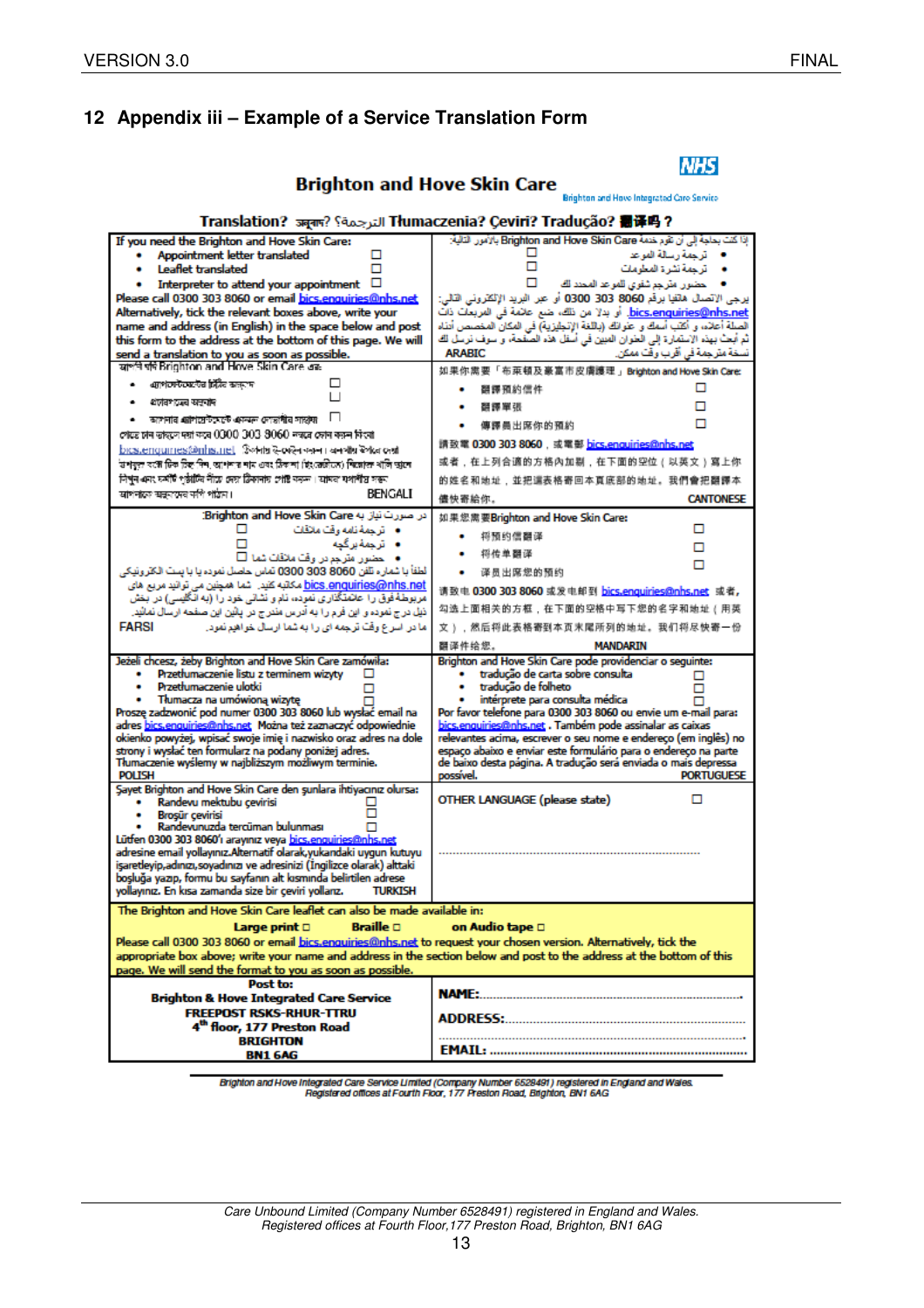## **13 Appendix iv – Interpreting Service Contact Details**

#### **Sussex Interpreting Service**

Community Base 113 Queens Road Brighton, BN1 3XG East Sussex Telephone: 01273 234 802 (24 hour emergency no. 07811 459 315)<br>Email: info@sussexinterpreting.org.uk info@sussexinterpreting.org.uk Web: www.sussex interpreting.org.uk

#### **Language Line Services**

| Telephone: | 0845 310 99 00 or 0800 169 2879                   |
|------------|---------------------------------------------------|
| Email:     | enquiries@languageline.co.uk                      |
| Caller ID. | 286002 – Brighton & Hove Integrated Care Services |
| Web:       | www.languageline.co.uk                            |

#### **Vandu Language Services**

| Telephone: | 01273 473 986 (out of hours 0800 008 7650) |
|------------|--------------------------------------------|
| Fax:       | 01273 488 701                              |
| Email:     | info@vlslanguages.com                      |
| Web:       | www.vlslanguages.com                       |

#### **Prime Productions**

| Contact:                     | Mahsum Khan                    |    |        |      |    |
|------------------------------|--------------------------------|----|--------|------|----|
| Telephone:                   | 0844 482 0471                  |    |        |      |    |
| Fax:                         | 0844 482 0475                  |    |        |      |    |
| Email:                       | mahsum@primeproductions.org.uk | or | should | this | be |
| info@primeproductions.org.uk |                                |    |        |      |    |
| Web:                         | www.primeproductions.org.uk    |    |        |      |    |

#### **Action Deafness**

| Contact:   | Deputy Manager and Bookings Coordinator: |
|------------|------------------------------------------|
| Telephone: | 0844 593 8443 0844 593 8440              |
| Fax:       | 0844 593 8444 0844 593 8441              |
| SMS:       | 07947714040                              |
| Email:     | enquiries@actiondeafness.org.uk          |
| Website:   | www.actionfordeafness.org.uk             |

#### **Remark!**

| Telephone:            | 020 7269 2626                                                                 |
|-----------------------|-------------------------------------------------------------------------------|
| Fax:                  | 020 7269 2629                                                                 |
| Email:                | frankie@remark.uk.com or michelle.barclay@remark.uk.com or                    |
| info@remark.uk.com    |                                                                               |
| Web:                  | www.remark.uk.com                                                             |
|                       | If you need to contact interpreting urgently please text 07540048015 or email |
| jessica@remark.uk.com |                                                                               |

#### **Action on Hearing Loss**  Telephone: 0845 685 8000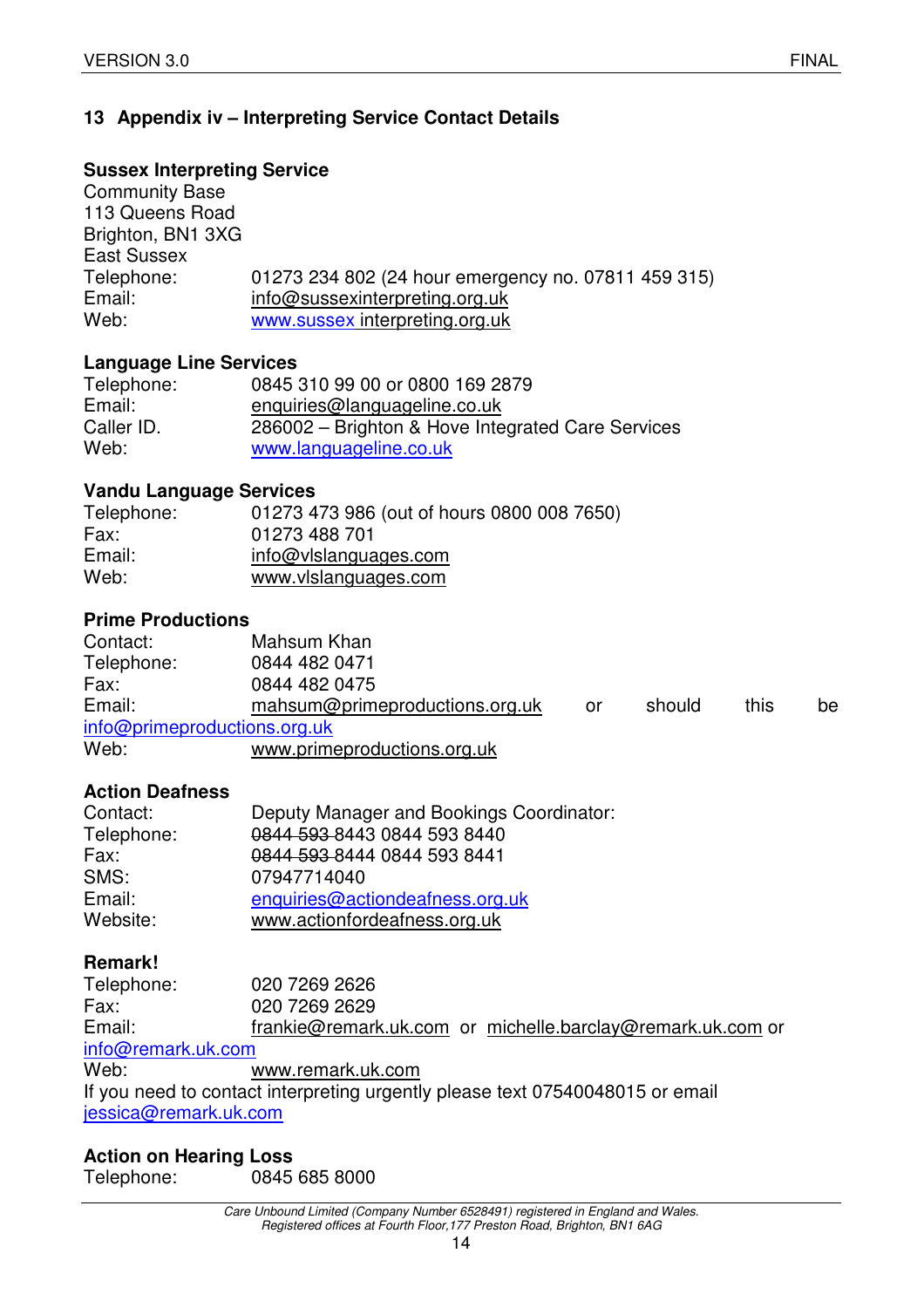Fax: 0845 685 8002<br>
Email: communication. Email: communication.services@hearingloss.org.uk<br>Web: www.actiononhearingloss.org.uk www.actiononhearingloss.org.uk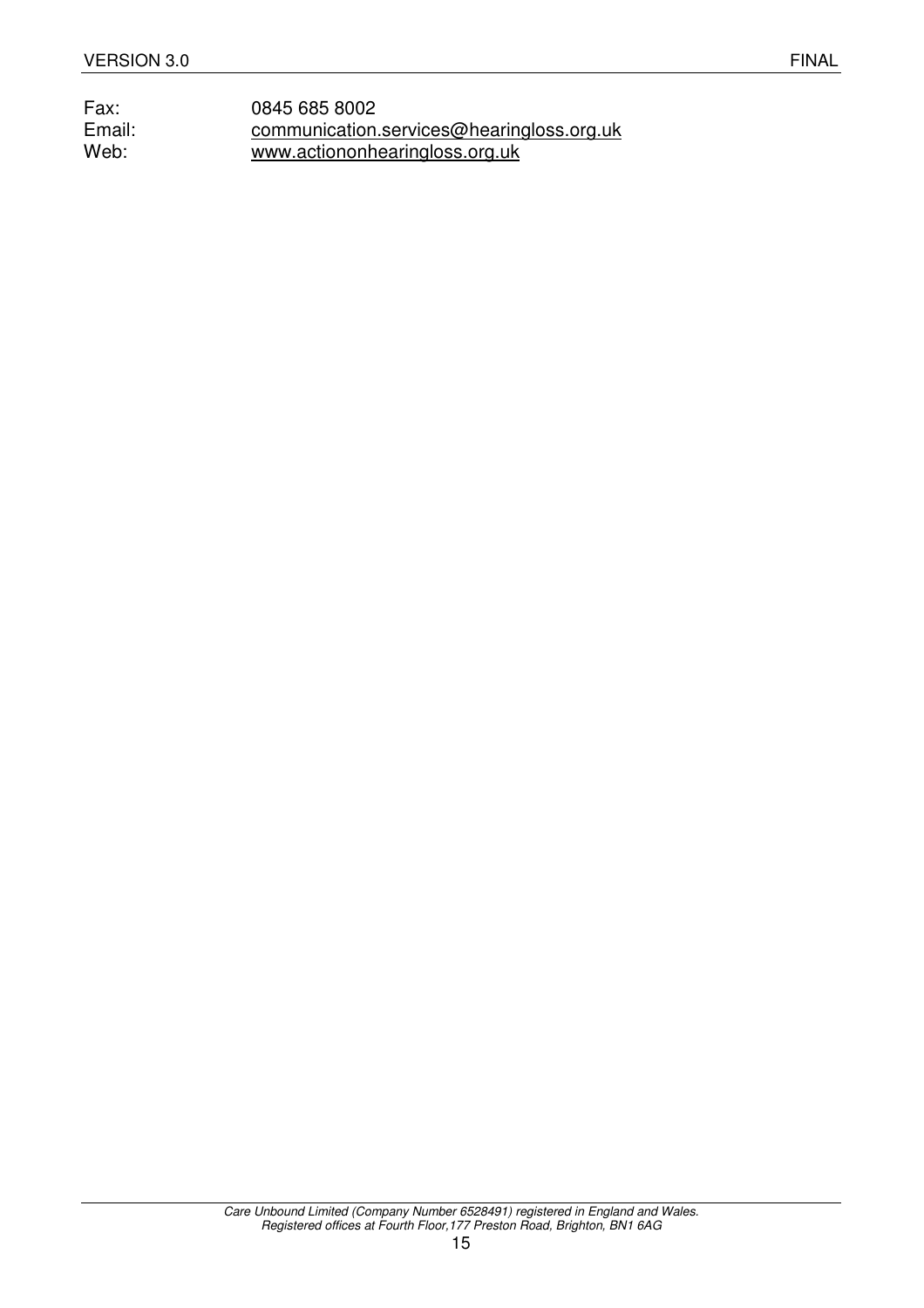#### **14 Appendix v – Language Line Instructions**

#### Accessing a Telephone Interpreter

#### When your client is with you

#### Making outgoing client calls

If you have a Language Line Dual Handset Phone please skip step 1.

1. Phone 0845 310 9900

- 2. The operator will ask you for:
	- Your ID Code  $\mathbf{u}$ (Please note: this code is confidential to your organisation or dept.)
	- Your organisation name (and department  $\bullet$ where appropriate)
	- Your initial and surname  $\bullet$
	- The language you require (say if you need a  $\bullet$ specific interpreter")
	- Your client's location, i.e. with you  $\bullet$
- 3. Stay on line while the operator connects you to a trained interpreter (about 30 seconds).
- 4. Note the interpreter's ID code, introduce vourself and brief the interpreter saving what phone you are using, e.g. single/ dual handset, speaker phone or mobile.
- 5. Ask the interpreter to introduce you and themselves to your client and give the interpreter the first question or statement. Give the interpreter time to interpret between you and your client. Continue the conversation.
- 6. Let your client and the interpreter know when vou have finished.

"whenever possible we meet specific requests, e.g. for a female Interpreter O LLS/ LL Ltd 2011

- The operator will connect you to an interpreter. then conference your client into the call.
- 1. Have your client's name and telephone number ready.
- 2. Follow steps 1 and 2 for 'When your client is with you', but advise the operator your client is NOT with you.
- 3. Give the operator your client's name and telephone number.
- 4. Stay on line while the operator connects you to a trained interpreter (about 30 seconds).
- 5. Note the interpreter's ID code. Introduce yourself and brief the interpreter: explain the operator is phoning your client. Ask the interpreter to introduce you and themselves to your client and give the interpreter the first question or statement.
- 6. The operator introduces your client into the call. The interpreter proceeds as you directed above.
- 7. Give the interpreter time to interpret between you and your client.

#### Continue the conversation.

8. Let your client and the interpreter know when you have finished.



#### **Handling incoming client calls**

#### If you have conferencing facilities

- 1. Put your client on hold using your organisation's conference call facilities (try to obtain your client's telephone number in case they hang up while on hold).
- 2. Follow steps 1 and 2 for 'When your client is with you', but advise the operator your client is ON HOLD.
- 3. Brief the interpreter, then conference your client into the call.

#### If you do not have conferencing facilities

- 1. Note your client's telephone number, language and, ideally, name.
- 2. Assure your client that you will call back shortly with an interpreter.
- 3. Follow the procedures for 'making outgoing client calls'.

#### **Useful Numbers**

- 1. General enquiries, feedback and materials 0800 169 2879 Tel: Fax: 0800 783 2443 Email: enquiries@lanquageline.co.uk **Website:** www.languageline.co.uk 25<sup>th</sup> Floor Post: 40 Bank Street, Canary Wharf, London, E14 5NR
- 2. Document Translations Tel: 0800 917 6564 Fax: 0800 783 2443 **Email:** translations@languageline.co.uk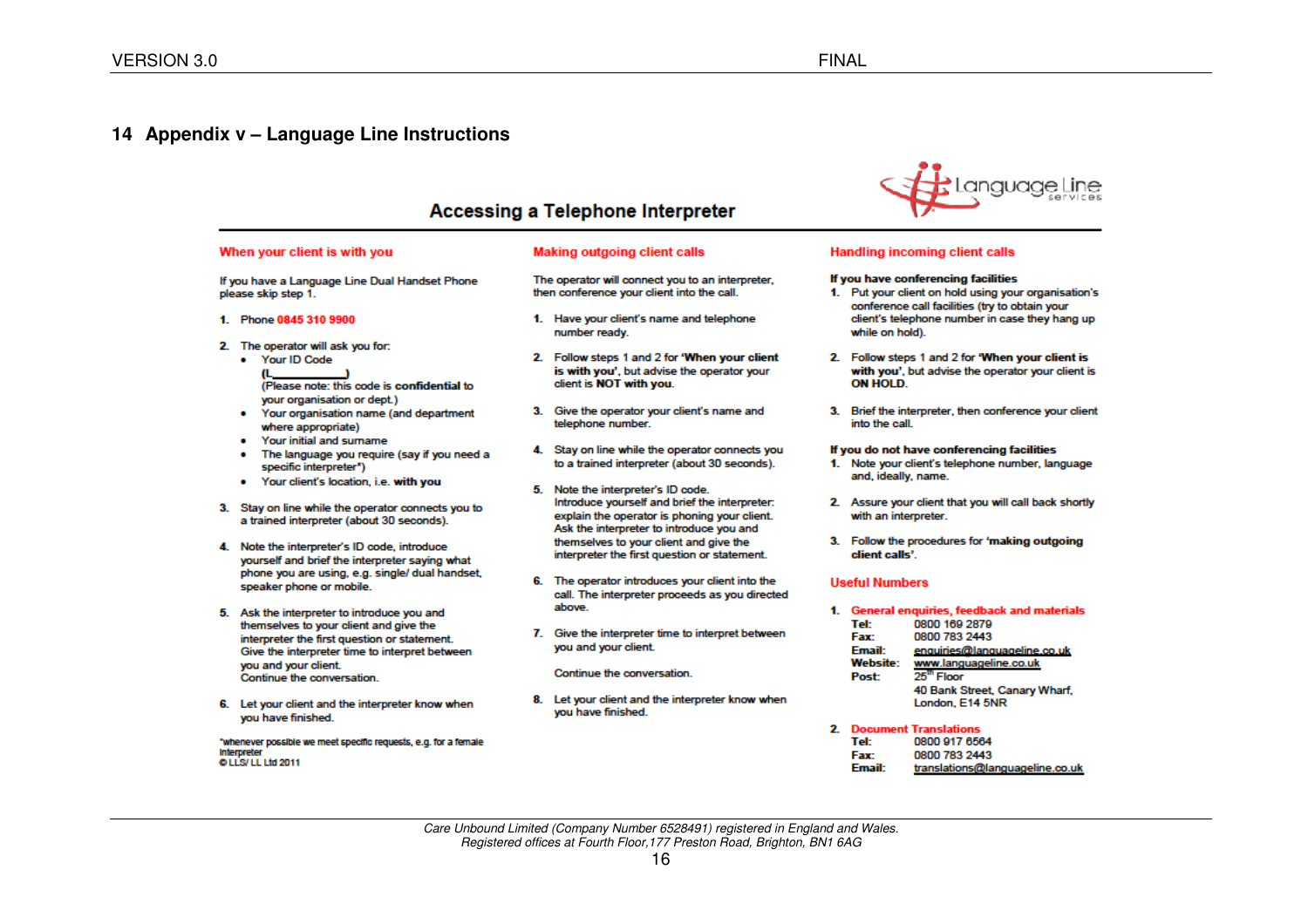## **15 Appendix vi – Equality Assessment**

| 1. Name of Policy | Providing Interpreting and Sign Language Procedure |
|-------------------|----------------------------------------------------|
|-------------------|----------------------------------------------------|

|      | <b>Clinical/Governance/HR</b> | ernance |
|------|-------------------------------|---------|
| ____ | n                             | ovr     |

| 2. Assessment completed by<br>(Author/Owner/Other) | a) Name    |            | b) Title                      |  |
|----------------------------------------------------|------------|------------|-------------------------------|--|
| Owner                                              | Helen Curr |            | Director of Clinical Services |  |
|                                                    |            |            |                               |  |
| Date assessment completed:                         |            | 02.03.2017 |                               |  |

| 4. Does the policy benefit or have an impact on staff and/or the public? (please $\sqrt{ }$ ) |     |  |    |  |                 |  |
|-----------------------------------------------------------------------------------------------|-----|--|----|--|-----------------|--|
| Staff                                                                                         | Yes |  | No |  | <b>Not Sure</b> |  |
| <b>Public</b>                                                                                 | Yes |  | No |  | <b>Not Sure</b> |  |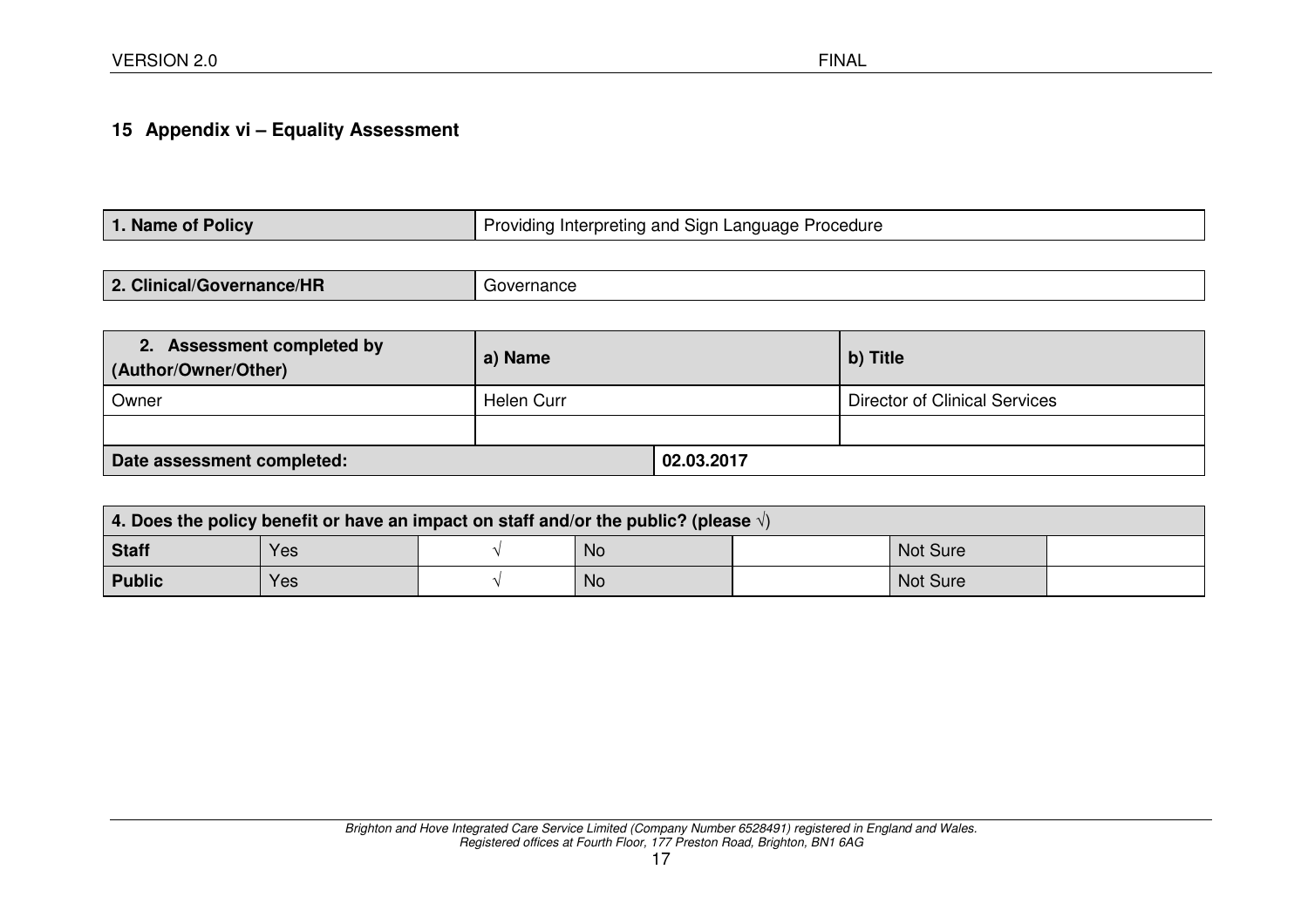| 5. Is there a Differential Impact?      |                                                                                                                                        |                                              |              | 6. Is there concern?                                                                    |              | <b>7. Total Scores</b>                                                                                                                                    |                |                |
|-----------------------------------------|----------------------------------------------------------------------------------------------------------------------------------------|----------------------------------------------|--------------|-----------------------------------------------------------------------------------------|--------------|-----------------------------------------------------------------------------------------------------------------------------------------------------------|----------------|----------------|
|                                         | reason to believe that the<br>operation of this policy would<br>or does affect groups<br>differently?<br>Answer:<br>Yes/No/NA/Not Sure | 5a) Is there any information or<br><b>No</b> | Answer:      | 5b) How much information or<br>evidence is there?<br>None<br>NA/ None/Little/Some/Major | Answer:      | Has there been any concern<br>expressed by the public or<br>staff about the operation of<br>this function or policy?<br>None<br>NA/None/Little/Some/Major |                |                |
|                                         | <b>Staff</b>                                                                                                                           | <b>Public</b>                                | <b>Staff</b> | <b>Public</b>                                                                           | <b>Staff</b> | <b>Public</b>                                                                                                                                             | <b>Staff</b>   | <b>Public</b>  |
| Age                                     | 0                                                                                                                                      | 0                                            | $\mathbf 0$  | $\mathbf{0}$                                                                            | $\mathbf 0$  | $\mathbf 0$                                                                                                                                               | $\overline{0}$ | $\mathbf 0$    |
| <b>Disability</b>                       | 0                                                                                                                                      | 0                                            | 0            | $\overline{0}$                                                                          | $\mathbf 0$  | $\pmb{0}$                                                                                                                                                 | $\overline{0}$ | $\mathbf 0$    |
| Gender reassignment                     | 0                                                                                                                                      | 0                                            | $\mathbf 0$  | $\overline{0}$                                                                          | $\mathbf 0$  | $\mathbf 0$                                                                                                                                               | $\overline{0}$ | $\overline{0}$ |
| civil<br>Marriage<br>and<br>partnership | 0                                                                                                                                      | 0                                            | $\mathbf 0$  | $\mathbf 0$                                                                             | $\mathbf 0$  | $\pmb{0}$                                                                                                                                                 | 0              | $\mathbf 0$    |
| Pregnancy and maternity                 | $\mathbf 0$                                                                                                                            | 0                                            | $\mathbf 0$  | $\boldsymbol{0}$                                                                        | $\mathbf{0}$ | $\mathbf{0}$                                                                                                                                              | $\overline{0}$ | $\mathbf 0$    |
| Race                                    | 0                                                                                                                                      | 0                                            | $\mathbf 0$  | $\overline{0}$                                                                          | $\mathbf 0$  | $\mathbf 0$                                                                                                                                               | $\overline{0}$ | $\overline{0}$ |
| Religion and belief                     | 0                                                                                                                                      | 0                                            | $\mathbf 0$  | $\mathbf 0$                                                                             | $\mathbf 0$  | $\mathbf 0$                                                                                                                                               | $\mathbf 0$    | $\mathbf 0$    |
| Sex                                     | $\mathbf 0$                                                                                                                            | $\mathbf 0$                                  | $\mathbf 0$  | $\mathbf 0$                                                                             | $\mathbf 0$  | $\mathbf 0$                                                                                                                                               | $\overline{0}$ | $\mathbf 0$    |
| Sexual orientation                      | 0                                                                                                                                      | 0                                            | 0            | $\boldsymbol{0}$                                                                        | $\mathbf 0$  | $\overline{0}$                                                                                                                                            | $\mathbf 0$    | $\mathbf 0$    |
|                                         |                                                                                                                                        |                                              |              |                                                                                         |              | <b>Sub Total</b>                                                                                                                                          | 0              | $\mathbf 0$    |
|                                         |                                                                                                                                        |                                              |              |                                                                                         |              | <b>Grand Total</b>                                                                                                                                        | 0              |                |
| 8. Priority                             |                                                                                                                                        |                                              |              |                                                                                         |              |                                                                                                                                                           |                |                |
| <b>Grand Total Score</b>                |                                                                                                                                        | 0                                            |              | Priority (low, medium, high)                                                            |              | Low                                                                                                                                                       |                |                |